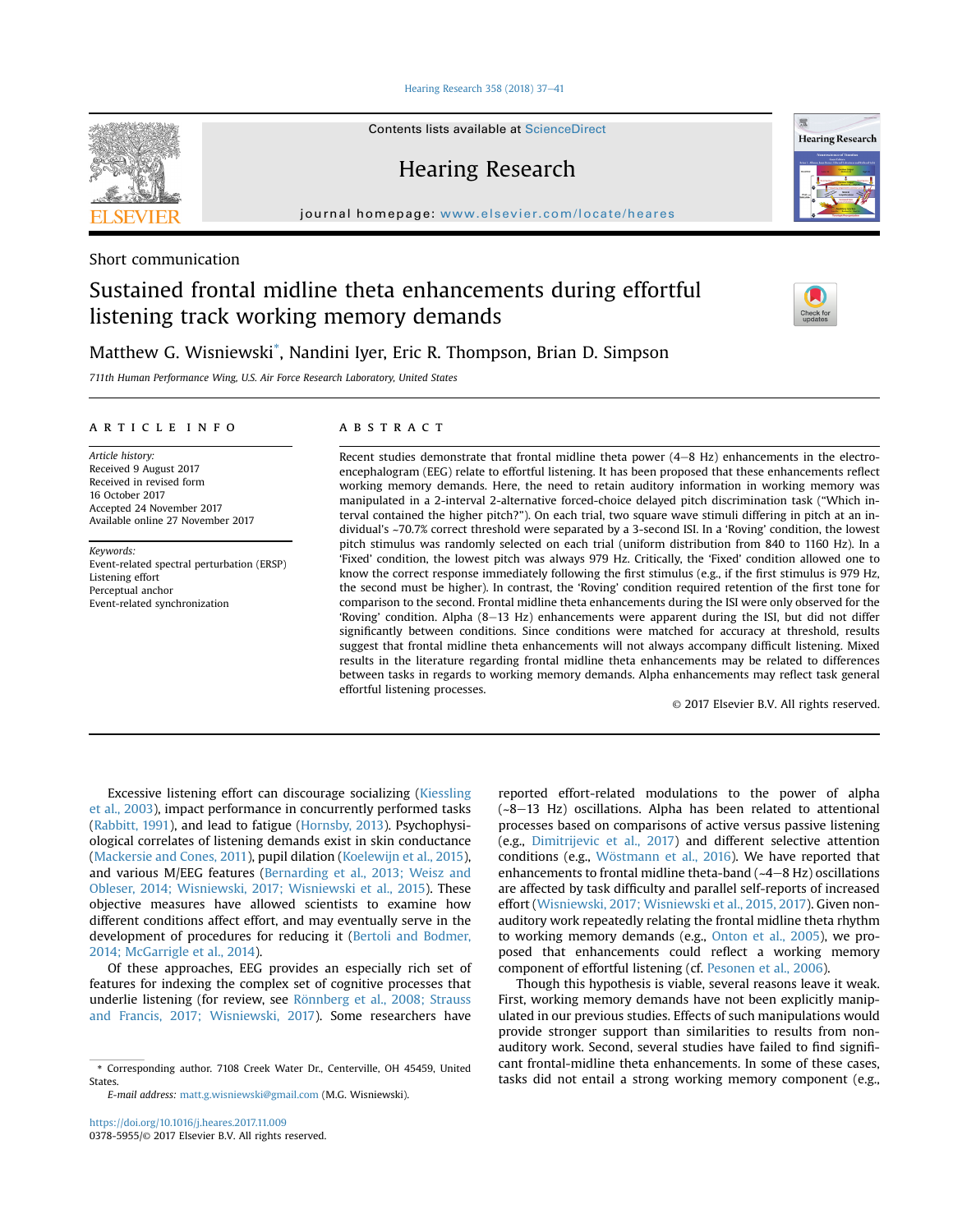Marsella et al., 2017). However, other studies have failed to find effects while using auditory working memory paradigms. For example, Wöstmann et al. (2015) had listeners compare spoken integers under varying levels of signal degradation. Listeners were asked to indicate whether an integer presented after a retention interval was larger or smaller than a prior integer. Significant relationships with signal degradation in the alpha-band were found, with no apparent effects in the theta-band. Similarly, Dimitrijevic et al. (2017) employed a task that required the retention of three consecutively presented spoken digits masked by noise. Though they did observe greater theta power in active compared to passive listening conditions, theta failed to parallel self-reports of effort in the active condition. It could be argued that, similar to nonauditory studies (e.g., Onton et al., 2005), frontal midline theta enhancements are only apparent under demanding working memory conditions. Retention of a single integer (cf. Wöstmann et al., 2015) may not be sufficiently taxing. Nevertheless, while alpha enhancements have been widely observed (for review, see Weisz and Obleser, 2014), analyses of frontal midline theta enhancements during effortful listening have yielded mixed results.

Here, we tested the hypothesis that frontal midline theta enhancements reflect working memory demands in a delayed pitch discrimination task. Listeners heard two square wave stimuli separated by a 3-s ISI at their ~70.7% correct pitch discrimination threshold. The task was to indicate which interval contained the higher pitch stimulus. In a 'Fixed' condition the low-frequency stimulus on each trial was fixed at 979 Hz. In a 'Roving' condition, the low-frequency stimulus was selected randomly on each trial. The important distinction is that in the 'Fixed' condition, listeners can accomplish the task in a single-interval manner. For instance, if a 979 Hz stimulus is heard first, the first stimulus can be designated the lowest without ever hearing the second. In contrast, the 'Roving' condition forces listeners to memorize the first stimulus long enough to compare it to the second. The 'Fixed' and 'Roving' conditions are indistinguishable on the single trial level, and have comparable accuracies, but differ in their working memory demands (Ahissar et al., 2006). We hypothesized that frontal midline theta enhancements would be stronger in the 'Roving' compared to the 'Fixed' condition. We also analyzed potential differences between conditions in the alpha band. Given the variety of tasks that have related alpha enhancements to listening difficulty, we expected to see alpha enhancements in both conditions.

## 1. Methods

#### 1.1. Participants

Ten listeners (5 female, ages  $19-32$ ) were compensated for participation. Normal hearing was confirmed through audiometric testing  $(<$  20 dB HL, 0.25 $-8$  kHz).

## 1.2. Stimuli and apparatus

Stimuli were square waves (250-ms, 10-ms on ramps, 240-ms linear decay) of varying fundamental frequencies (f0s). White noise was presented concurrently with tonal stimuli at a signal-tonoise ratio of  $+4$  dB. Sounds were generated digitally via MATLAB 2014a and were presented over Etymotic ER-2 earphones (<81 dB SPL, fixed across listeners).

## 1.3. Procedures

Procedures were executed in MATLAB 2014a. A 2-interval, 2 alternative forced-choice delayed pitch discrimination task was used (see Fig. 1). On each trial an initial square wave stimulus (stimulus 1) was presented, followed by a 3-second ISI, and a second square wave stimulus (stimulus 2) with a different f0. White noise was gated on with stimulus 1 and off with the offset of stimulus 2. The continuation of white noise through the ISI served to mask any unintended background sounds. Listeners' task was to indicate which interval contained the higher pitched stimulus using a computer keyboard. Instructions were to withhold responding until sounds finished playing. No feedback was given. After the response, the next trial commenced after a variable ITI (uniform distribution  $3.5-3.7-s$ ).

In a 'Fixed' condition, each trial contained a 979-Hz stimulus in one interval and a higher pitch stimulus in the other. Pitch difference was adapted to track 70.7% correct accuracy. After incorrect responses, the percent frequency difference (100  $\times$  ( $f_{high}$ - $f_{low}$ )) $f_{low}$ ) was doubled. After two consecutive correct responses, the frequency difference was halved. In a 'Roving' condition, the difference between the pitches of the two stimuli was also adjusted adaptively; however the low-pitched stimulus was drawn at random from trial to trial (840-1160-Hz; uniform distribution). Prior to the experiment, each listener was given a short (5 trial) practice block under each condition at a frequency separation of 25%. This served to inform participants as to the differences between conditions.

For each condition, an initial block (60 trials) was run, starting at a frequency difference of 4% to adapt an individual to his or her 70.7% correct threshold. These blocks were not analyzed. Four experimental blocks were then completed (2 'Roving' blocks, 2 'Fixed' blocks; 240 trials total). The first trial of a block started at the last set frequency difference for that condition. Blocks were pseudorandomly ordered such that the 1st and 2nd blocks were forced to be different conditions.

#### 1.4. EEG acquisition and processing

A BioSemi Active II system (BioSemi, Amsterdam, Netherlands), recording at a 2048-Hz sampling rate, and 24-bit A/D resolution was used. Sixty-four electrodes were fixed within a cap and arranged according to the international  $10-20$  system. Six additional electrodes were placed at the mastoids, and on lateral sides and below each eye. Data were referenced online to the Common-Mode-Sense/Driven-Right-Leg (CMS/DRL) reference of the Bio-Semi system. Electrode offsets relative to CMS/DRL were brought within 25  $\mu$ V or else were rejected from analysis.

Offline processing was performed using EEGLAB (Delorme and Makeig, 2004) and custom MATLAB scripts/functions. Data were referenced offline using an average reference, resampled at 256 Hz (after applying a zero-phase antialiasing filter), and then bandpass filtered between 0.5 and 100 Hz (FIR, order 1536). Channels and portions of continuous data contaminated by excessive noise or movement artifacts were removed based on visual inspection.

Full-rank extended infomax independent components analysis (ICA) was applied to each individual's data using the binica() function in EEGLAB. Independent components (ICs) were selected for rejection based on visual inspection of their activities and spectrum, then subsequently removed (for review and guidelines, see Makeig and Onton, 2009).

## 1.5. EEG analysis

Based on prior research (e.g., Wisniewski et al., 2015), a frontocentral group of channels was selected for analysis. These channels were: AFz, Fz, FCz, F1, and F2. Similarly, a group of occipital channels were selected for alpha enhancements: Oz, O1, O2, PO7, PO8 (cf. Wisniewski et al., 2017). Epochs of 7-s (from 2-s before stimulus 1 onset to 5-s after) were extracted. Each channel's event-related spectrum was computed using 7 cycle complex Morlet wavelets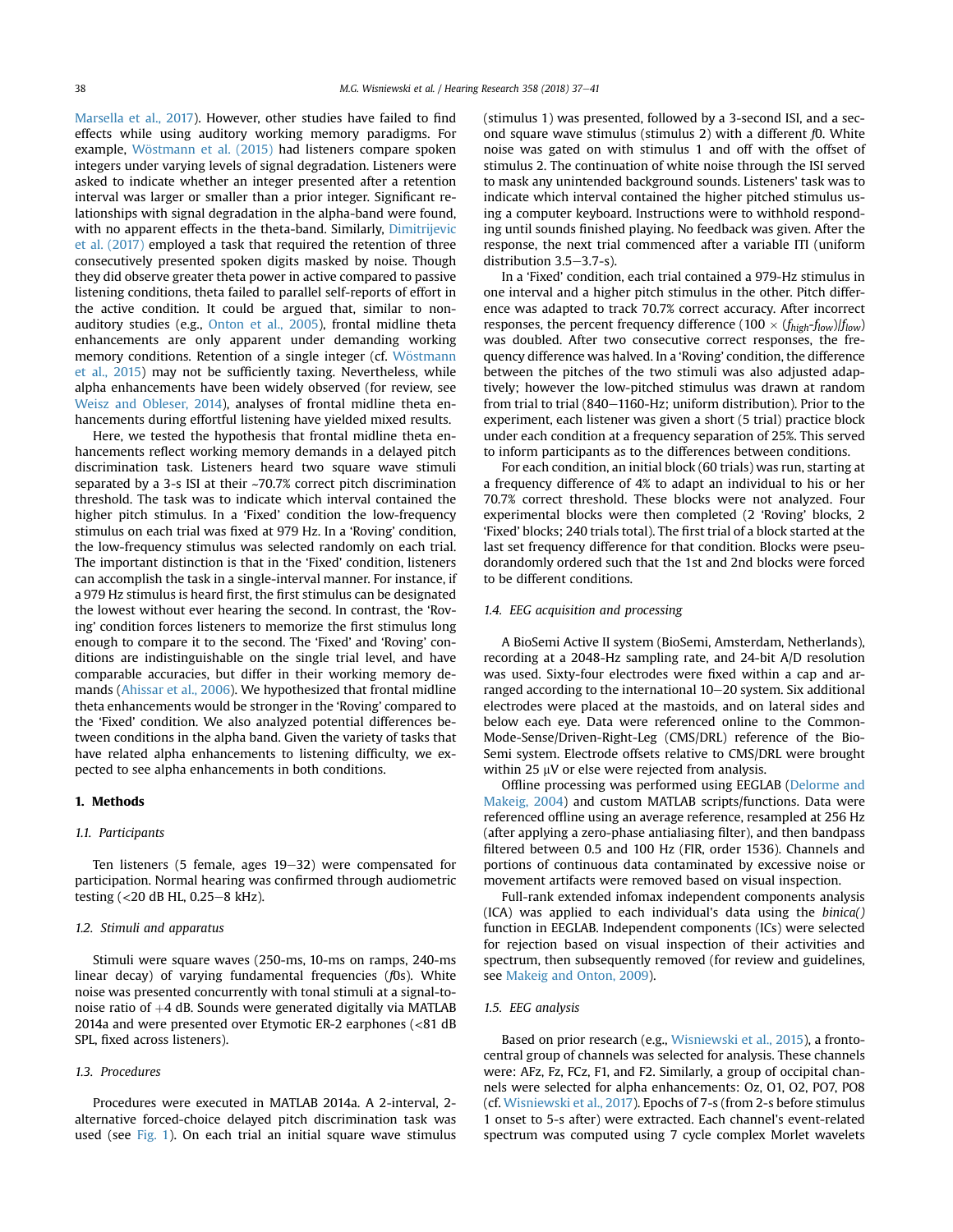

Fig. 1. A depiction of the employed delayed pitch discrimination task. On each trial, two stimuli of different f0s were presented, separated by a 3 s ISI. White noise (not shown) was presented at a signal-to-noise ratio of +4 dB and was gated on with the onset of the first stimulus and off with the offset of the second stimulus. The order of 'High' and 'Low' stimuli was randomized across trials. Listeners' task was to indicate which interval contained the higher pitch.

 $(3-50$  Hz;  $\sim 0.35$ -Hz steps) centered at 400 time points ( $\sim 12$ -ms intervals). The mean power spectrum from  $-1500$ -ms to 0-ms was used as a baseline for computing relative power in percentage (see Cohen, 2014).

## 1.6. Statistics

Conditions were compared on behavioral measures by means of paired-sample t-tests. For EEG data, a nonparametric permutationbased procedure was used. Mean relative theta and alpha power were examined in an a priori selected time-frequency window corresponding to 1250-ms post stimulus 1 onset to stimulus 2 onset from 4 to 8-Hz and  $8-13-Hz$ .<sup>1</sup> For 1000 iterations, condition labels were shuffled and the means for conditions were recomputed. This process created a distribution of means expected under the null hypothesis. A p-value was considered the proportion of iterations having a more extreme difference between means than the actual data. Note that time-frequency windows begin well beyond the onset of the first stimulus, and thus minimize the influence of transient enhancements (e.g., Wisniewski et al., 2014). The design was not intended to yield unambiguous interpretation of transient stimulus-induced or evoked activity. For example, greater transient theta in the 'Roving' condition could be related to increased focus of attention (cf., Bernarding et al., 2013) or adaptation of transient responses in the fixed condition. We did not formally analyze these features.

#### 2. Results & discussion

Accuracies were consistent with the 'Roving' and 'Fixed' conditions tracking ~70.7% correct performance ( $M = 68.80\%$ , SE  $= 0.34$ ). Mean frequency differences across trials in the 'Roving' and 'Fixed' conditions were  $M = 3.43\%$  (SE = 0.96), and  $M = 1.88\%$  (SE = 0.81) respectively. The 'Roving' condition showed a significantly greater mean frequency difference than the 'Fixed' condition,  $t(9) = 3.87$ ,  $p = 0.004$ , Cohen's  $d = 1.32$ . This is consistent with previous research (for review, see Ahissar et al., 2006; Mathias et al., 2010). Median response times (relative to stimulus 2 onset) were 1.31-s  $(SE = 0.09)$  and 1.32-s  $(SE = 0.10)$  for 'Roving' and 'Fixed' conditions respectively. Response times were not significantly different,  $p > 0.9$ .

Event-related spectral perturbations (ERSPs) for 'Roving' and 'Fixed' conditions at the frontal midline group of electrodes are shown in the top panels of Fig. 2. The 'Roving' condition showed a clear band of theta enhancement during the ISI, while the 'Fixed' condition showed no such enhancement. Additionally, scalp maps of relative theta power demonstrate consistency with previous research on the topography of frontal midline theta (i.e., enhancements were strongest at frontal midline electrodes). Mean relative powers in the designated time-frequency windows (dashed rectangles) were  $M = 17.12%$  (SE  $= 9.08$ ) for 'Roving', and  $M = -3.91\%$  (SE = 3.93) for the 'Fixed' condition. Relative theta power was significantly greater in the 'Roving' than the 'Fixed' condition,  $p = 0.018$ . In addition, the difference ERSP ('Fixed' minus 'Roving') shows a clear band of increased theta power in the 'Roving' compared to the 'Fixed' condition.

Alpha enhancements were apparent during the ISI for both 'Roving' and 'Fixed' conditions (Fig. 2; bottom panels). The 'Roving' condition ( $M = 7.74\%$ , SE = 5.54) showed slightly stronger alpha enhancement than the 'Fixed' condition ( $M = 2.61\%$ ,  $SE = 2.59$ ) in the analysis window. However, no significant difference between conditions was found,  $p > 0.30$ .

Why have some works revealed frontal midline theta enhancements during listening, while others have not? We suspect that mixed findings in the literature can be explained by differences in task. For instance, Marsella et al. (2017) presented single words to children  $(8-10 \text{ years})$  with hearing aids in quiet, and in several masking conditions. While there was significantly greater alpha power when a masker was present, theta showed no significant differences between masker and silent conditions. Note that Marsella et al.'s paradigm requires identification of words, with no necessary retention across an interval longer than it takes to make a response. Also, the analyzed time-window was just prior to sound onset. If frontal midline theta enhancements are related to demands placed on working memory it should not be expected that theta relates to task difficulty in tasks that are not working memory based (cf., the 'Fixed' condition in the current study).

Still, other studies have explicitly used paradigms that entail short-term retention of auditory information, yet have failed to find theta-enhancements. Recently, we reported a study in which listeners performed an auditory delayed match-to-sample task with sounds varying in frequency modulation (FM) rate (Wisniewski et al., 2017). Trials in which the task was very easy showed very weak frontal-midline theta enhancements even though it was necessary to retain information in a retention interval. In contrast, difficult trials (at listeners' 70.7% correct thresholds) showed clear frontal-midline theta enhancement. Retaining a single number (Wöstmann et al., 2015), a series of digits (which could be chunked into a single number; Dimitrijevic et al., 2017), or order information (e.g., slow FM, then fast FM; Wisniewski et al., 2017) may not be as taxing on working memory as retaining the level of acoustic detail required to perform a difficult discrimination. Similar to nonauditory work on frontal midline theta enhancements and working memory, observing enhancements may necessitate that working memory is taxed to a sufficient degree (cf. Onton et al., 2005).

The current data fits well with a recently proposed model of effortful listening processes. Strauss and Francis (2017) proposed that two independent dimensions of attention contribute to effortful listening. "External attention" refers to endogenously

 $1$  Read-only files dated prior to data collection that designate  $a$  priori analysis parameters and hypotheses are available upon request from M.G.W.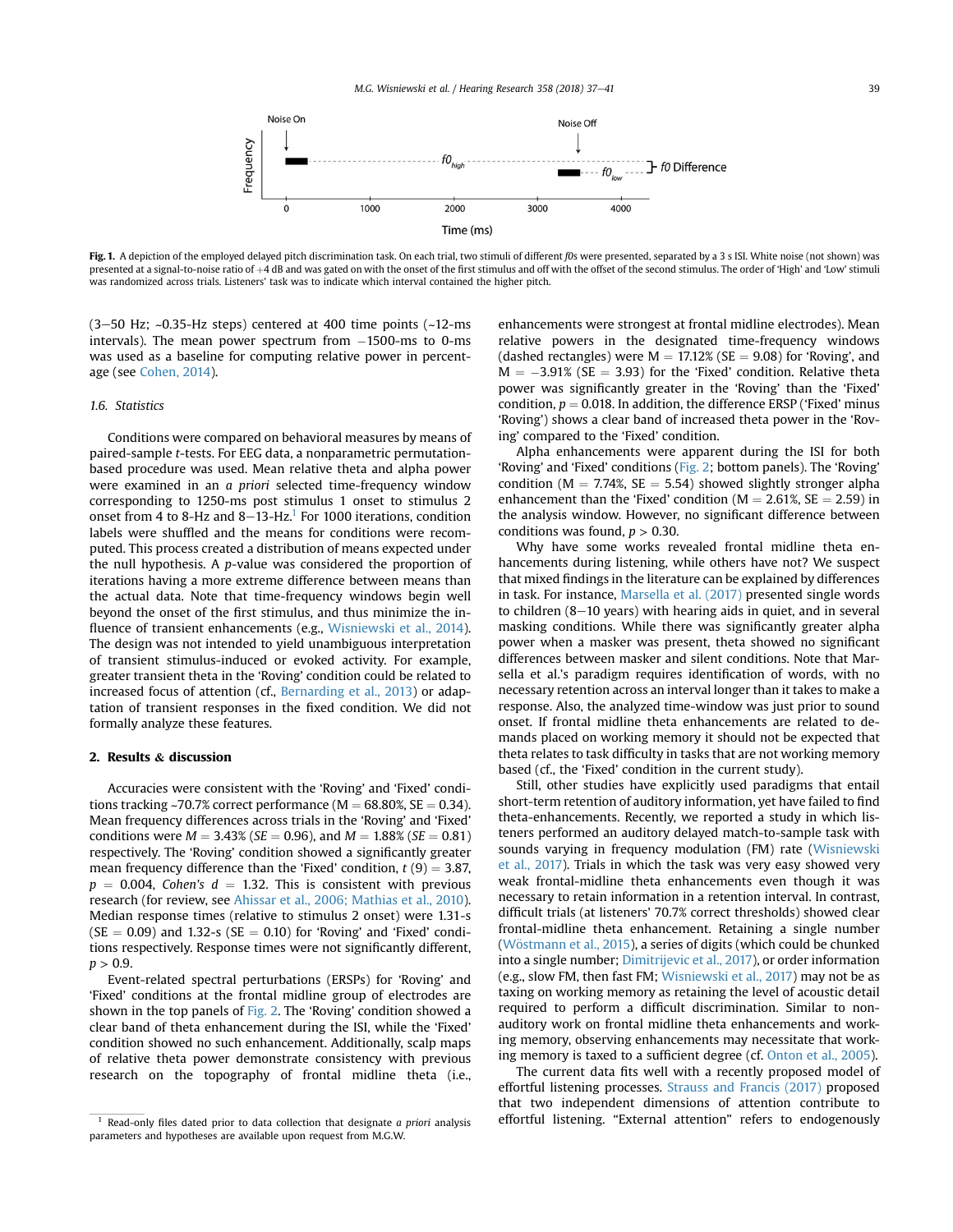

Fig. 2. Mean ERSPs in the 'Roving' and 'Fixed' conditions at the frontal midline (top) and occipital (bottom) electrode groups. The mean difference ERSPs, subtracting 'Fixed' ERSPs from 'Roving' ERSPs are also shown. Time-frequency windows used for analyses are depicted by the dashed rectangles. Scalp maps of relative power within these windows are shown.

controlled attention directed toward processing of externally generated object representations (e.g., competing speech streams). "Internal attention" refers to endogenously controlled attention operating on internally generated objects (e.g., representations in working memory). Two different listening tasks can be equally effortful, yet require distinct cognitive processes that rely on distinct neural substrates and/or dynamics. Some measures may reflect overall exerted effort, while others may be more sensitive to the different underlying processes. Frontal midline theta may be the latter, reflecting an internal attentional process. In contrast, alpha enhancements may be observed across a wider range of tasks because they reflect "external attention", both types of attention, or exerted effort in general.

## 3. Conclusions

Listening is inherently complex, and the processes involved are likely to vary depending upon the nature of the task. The current data suggest that frontal midline theta enhancements are related to working memory demands during listening. Specifically, a condition that was sufficiently difficult (at threshold performance), but did not require retention of a stimulus in working memory showed no enhancement. In contrast, a condition that required retention did show significant enhancement. Alpha enhancements, though present, did not differ between conditions. These results demonstrate that not all difficult listening tasks will be accompanied by the same EEG indices of listening effort.

#### Acknowledgments

This research was performed while M.G.W. held a National Research Council Associateship Award and an Oak Ridge Institute for Science and Education fellowship at the U.S. Air Force Research Laboratory. Justin Estepp is thanked for loaning of equipment and materials for EEG data collection.

## Appendix A. Supplementary data

Supplementary data related to this article can be found at https://doi.org/10.1016/j.heares.2017.11.009.

#### References

- Ahissar, M., Lubin, Y., Putter-Katz, H., Banai, K., 2006. Dyslexia and the failure to form a perceptual anchor. Nat. Neurosci. 9, 1558-1564.
- Bernarding, C., Strauss, D.J., Hannemann, R., Seidler, H., Corona-Strauss, F.I., 2013. Neural correlates of listening effort related factors: influence of age and hearing impairment. Brain Res. Bull. 91, 21-30.
- Bertoli, S., Bodmer, D., 2014. Novel sounds as a psychophysiological measure of listening effort in older listeners with and without hearing loss. Clin. Neurophysiol. 125, 1030-1041.
- Cohen, M.X., 2014. Analyzing Neural Time Series Data: Theory and Practice. MIT Press, Cambridge.
- Delorme, A., Makeig, S., 2004. EEGLAB: an open source toolbox for analysis of single-trial EEG dynamics including independent component analysis. I. Neurosci. Methods 134, 9-21.
- Dimitrijevic, A., Smith, M.L., Kadis, D.S., Moore, D.R., 2017. Cortical alpha oscillations predict speech intelligibility. Front. Hum. Neurosci. 11, 88.
- Hornsby, B.W., 2013. The effects of hearing aid use on listening effort and mental fatigue associated with sustained speech processing demands. Ear Hear. 34,  $523 - 534.$